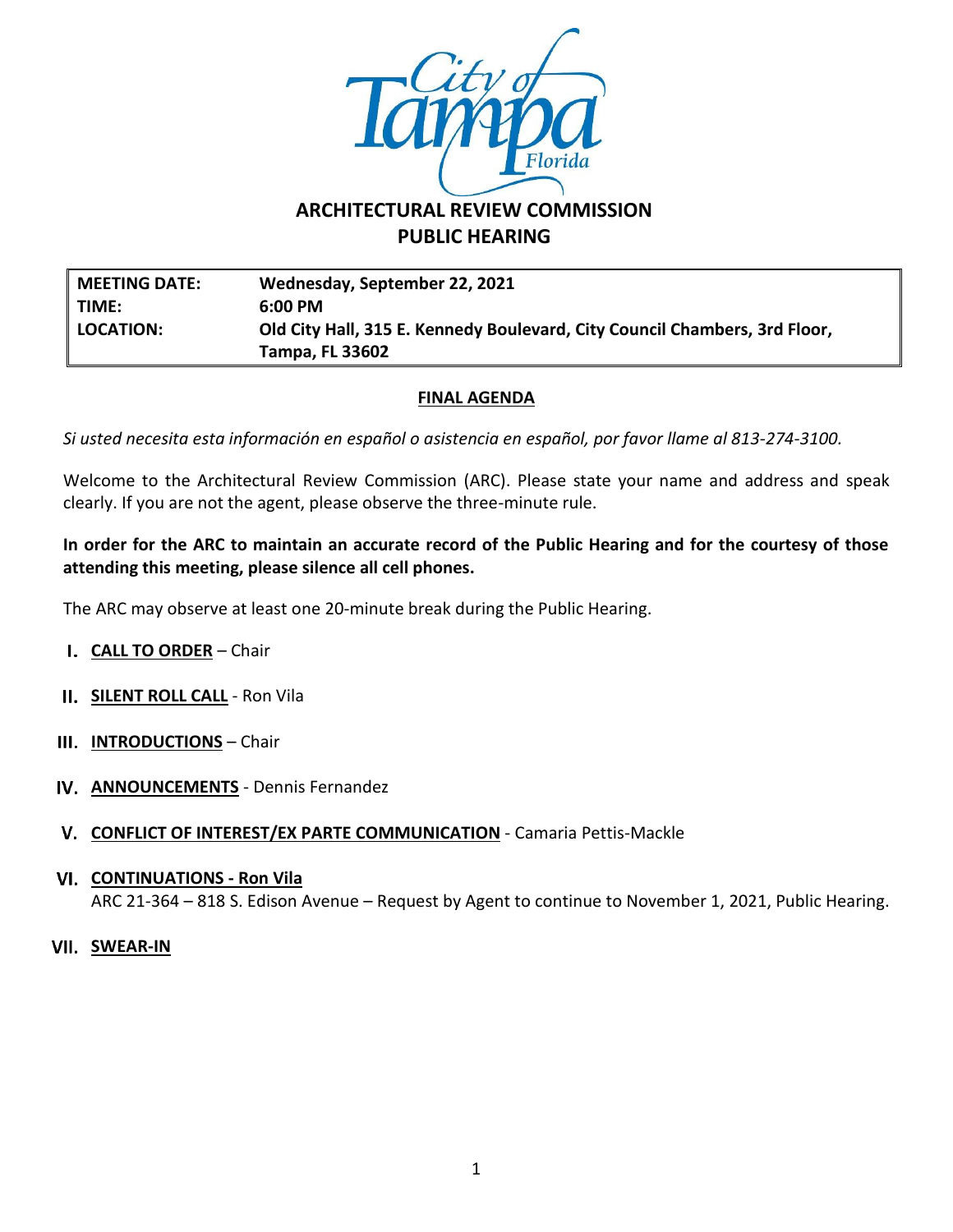## **VIII. ITEMS TO BE REVIEWED:**

| ARC 21-442/      | <b>OWNER:</b>                                                                  | LC-Heights JV, LLC                                                          |                              |
|------------------|--------------------------------------------------------------------------------|-----------------------------------------------------------------------------|------------------------------|
| Z21-86           | AGENT:                                                                         | <b>Tyler Hudson</b>                                                         |                              |
|                  | <b>DISTRICT:</b>                                                               | Tampa Heights                                                               |                              |
|                  | LOCATION:                                                                      | 1701 N. Florida Avenue, 202 E. 7th Avenue,                                  |                              |
|                  |                                                                                | 1802-1808 N. Morgan Street, 209 E. Oak Avenue                               |                              |
|                  | REQUEST:                                                                       | Recommendation: Re-Zone from RM-24, CI & PD to PD                           |                              |
|                  | <b>PURPOSE:</b>                                                                | Commercial                                                                  |                              |
| ARC 21-450/      | <b>OWNER:</b>                                                                  | LC-Heights JV, LLC                                                          |                              |
| <b>VAC 21-09</b> | AGENT:                                                                         | Alex Schaler                                                                |                              |
|                  | DISTRICT:                                                                      | Tampa Heights                                                               |                              |
|                  | LOCATION:                                                                      | 1701 N. Florida Avenue                                                      |                              |
|                  | REQUEST:                                                                       | <b>Recommendation: Alley Vacating</b>                                       |                              |
|                  | <b>PURPOSE:</b>                                                                | Commercial                                                                  |                              |
| ARC 21-404       | OWNER:                                                                         | Kevin and Kristen Wenk                                                      |                              |
|                  | AGENT:                                                                         | Ms. Kami Corbett, Esq                                                       |                              |
|                  | <b>DISTRICT:</b>                                                               | Hyde Park                                                                   |                              |
|                  | LOCATION:                                                                      | 1505 Bayshore Boulevard                                                     |                              |
|                  | REQUEST:                                                                       | Certificate of Appropriateness - New Construction: Addition                 |                              |
|                  | <b>PURPOSE:</b>                                                                | Residential                                                                 |                              |
| ARC 21-433       | <b>OWNER:</b>                                                                  | John and Whitney Henry                                                      |                              |
|                  | AGENT:                                                                         | Yves Radames Culqui                                                         |                              |
|                  | DISTRICT:                                                                      | Hyde Park                                                                   |                              |
|                  | LOCATION:                                                                      | 832 S. Boulevard                                                            |                              |
|                  | <b>REQUEST:</b>                                                                | Certificate of Appropriateness - New Construction: Addition to Primary      |                              |
|                  |                                                                                |                                                                             | Structure,<br>Porch Addition |
|                  | <b>PURPOSE:</b>                                                                | Residential                                                                 |                              |
| ARC 21-364       | <b>OWNER:</b>                                                                  | Alexandra E Fischer and Peter Kim Wu                                        |                              |
|                  | AGENT:                                                                         | <b>Celest Perry</b>                                                         |                              |
|                  | <b>DISTRICT:</b>                                                               | Hyde Park                                                                   |                              |
|                  | LOCATION:                                                                      | 818 S. Edison Avenue                                                        |                              |
|                  | <b>REQUEST:</b>                                                                | <b>Certificate of Appropriateness - Rehabilitation: Accessory Structure</b> |                              |
|                  | <b>PURPOSE:</b>                                                                | Residential                                                                 |                              |
|                  | Request by agent to continue to the November 1, 2021, Public Hearing at 6 p.m. |                                                                             |                              |